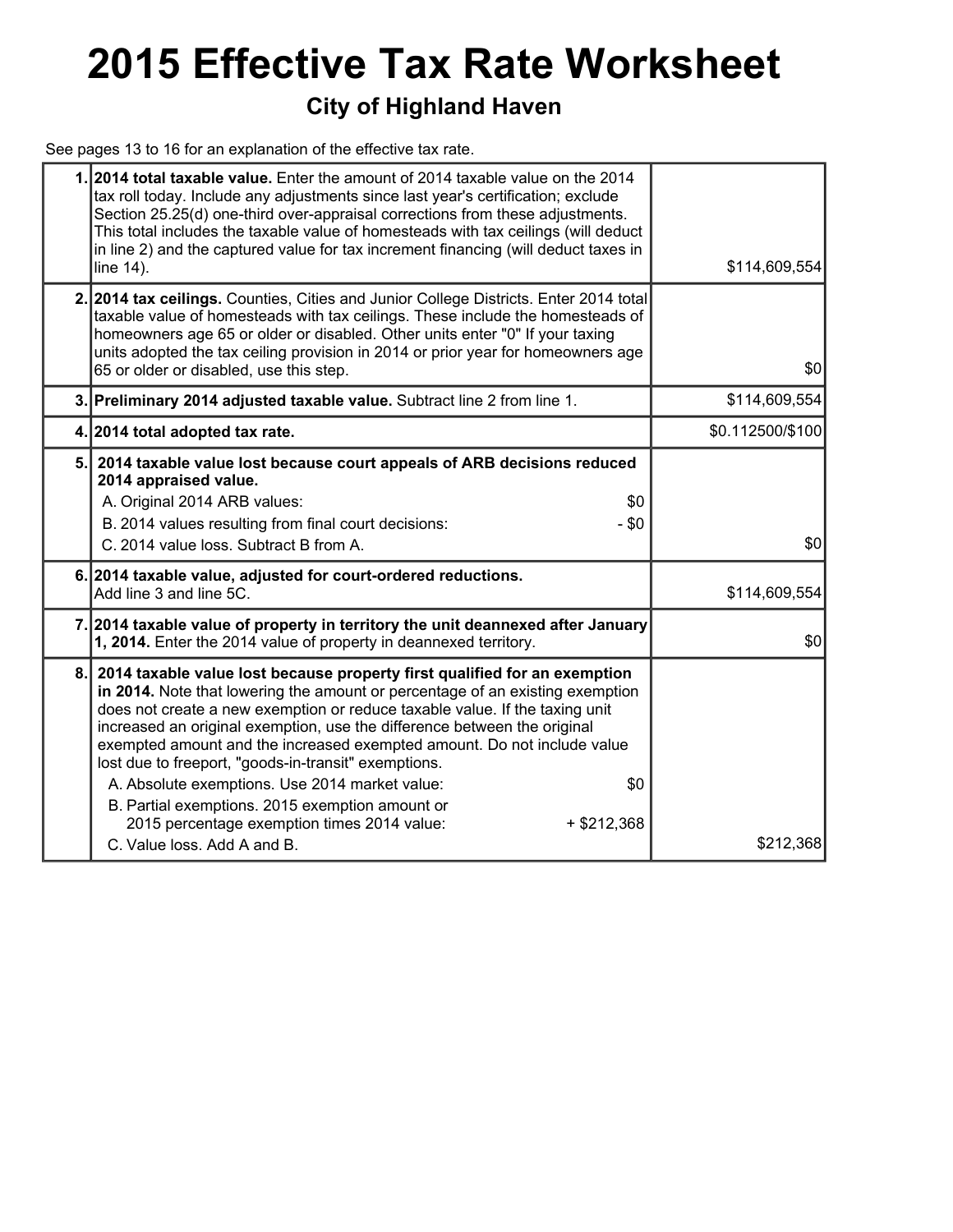## **2015 Effective Tax Rate Worksheet (continued) City of Highland Haven**

| 9. | 2014 taxable value lost because property first qualified for agricultural<br>appraisal (1-d or 1-d-1), timber appraisal, recreational/scenic appraisal or<br>public access airport special appraisal in 2015. Use only those properties<br>that first qualified in 2015; do not use properties that qualified in 2014.<br>A. 2014 market value:<br>\$0<br>B. 2015 productivity or special appraised value:<br>$- $0$<br>C. Value loss. Subtract B from A. | \$0           |
|----|-----------------------------------------------------------------------------------------------------------------------------------------------------------------------------------------------------------------------------------------------------------------------------------------------------------------------------------------------------------------------------------------------------------------------------------------------------------|---------------|
|    | 10. Total adjustments for lost value. Add lines 7, 8C and 9C.                                                                                                                                                                                                                                                                                                                                                                                             | \$212,368     |
|    | 11. 2014 adjusted taxable value. Subtract line 10 from line 6.                                                                                                                                                                                                                                                                                                                                                                                            | \$114,397,186 |
|    | 12. Adjusted 2014 taxes. Multiply line 4 by line 11 and divide by \$100.                                                                                                                                                                                                                                                                                                                                                                                  | \$128,696     |
|    | 13. Taxes refunded for years preceding tax year 2014. Enter the amount of taxes<br>refunded during the last budget year for tax years preceding tax year 2014.<br>Types of refunds include court decisions, Section 25.25(b) and (c) corrections<br>and Section 31.11 payment errors. Do not include refunds for tax year 2014.<br>This line applies only to tax years preceding tax year 2014.                                                           | \$0           |
|    | 14. Taxes in tax increment financing (TIF) for tax year 2014. Enter the amount of<br>taxes paid into the tax increment fund for a reinvestment zone as agreed by the<br>taxing unit. If the unit has no 2015 captured appraised value in Line 16D, enter<br>"0."                                                                                                                                                                                          | \$0           |
|    | 15. Adjusted 2014 taxes with refunds. Add lines 12 and 13, subtract line 14.                                                                                                                                                                                                                                                                                                                                                                              | \$128,696     |
|    | 16. Total 2015 taxable value on the 2015 certified appraisal roll today. This<br>value includes only certified values and includes the total taxable value of<br>homesteads with tax ceilings (will deduct in line 18). These homesteads<br>includes homeowners age 65 or older or disabled.<br>A. Certified values only:<br>\$122,473,173<br>B. Counties: Include railroad rolling stock values<br>certified by the Comptroller's office:<br>$+$ \$0     |               |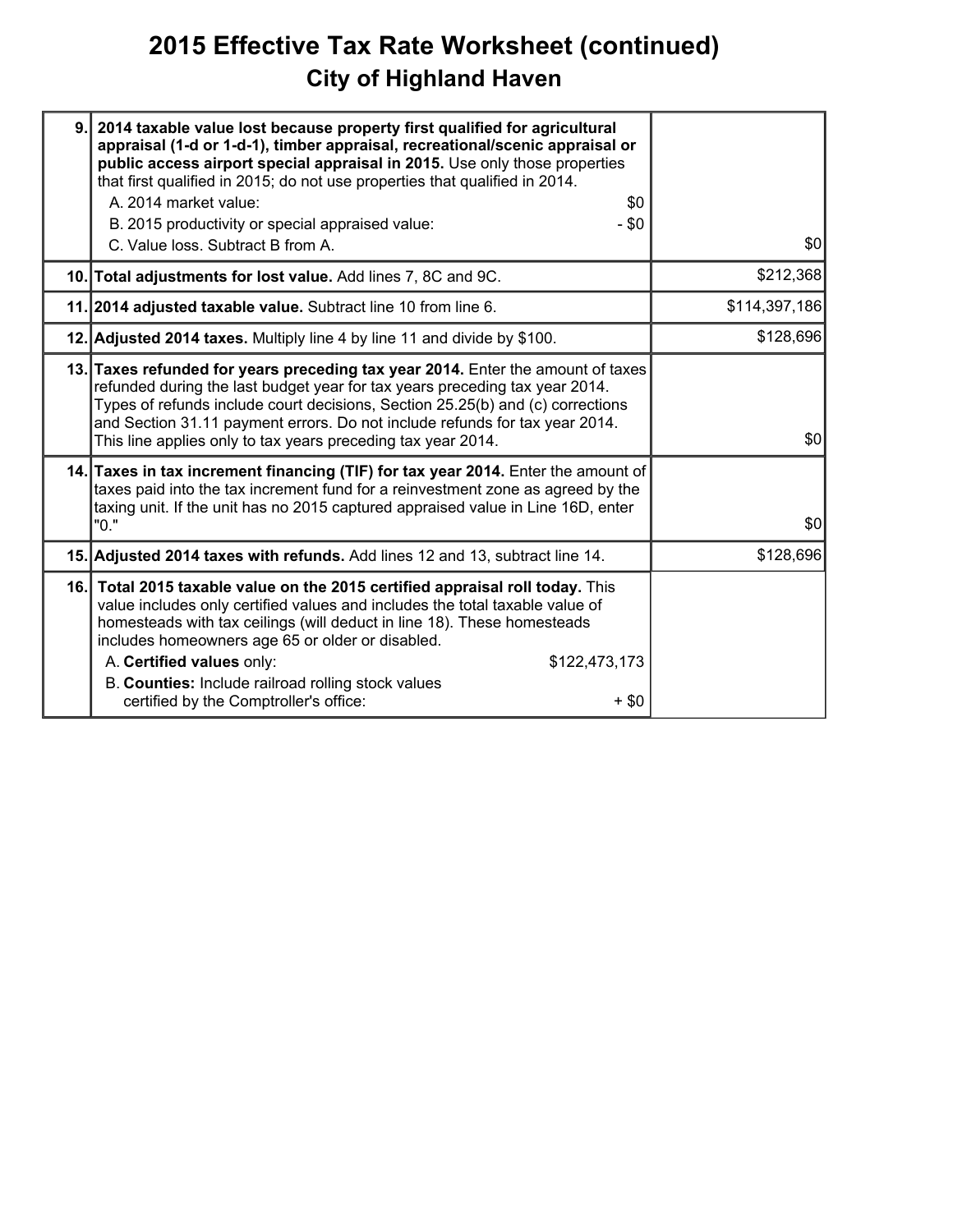## **2015 Effective Tax Rate Worksheet (continued) City of Highland Haven**

| 16.1<br>$\text{(cont.)}$ | C. Pollution control exemption: Deduct the value<br>of property exempted for the current tax year for<br>the first time as pollution control property (use this                                                                                                                                                                                                                                                                                                                                                                                                                                                                                                                                                                                                                                                                                                                                                                                                                                                                                                                                             |                      |               |
|--------------------------|-------------------------------------------------------------------------------------------------------------------------------------------------------------------------------------------------------------------------------------------------------------------------------------------------------------------------------------------------------------------------------------------------------------------------------------------------------------------------------------------------------------------------------------------------------------------------------------------------------------------------------------------------------------------------------------------------------------------------------------------------------------------------------------------------------------------------------------------------------------------------------------------------------------------------------------------------------------------------------------------------------------------------------------------------------------------------------------------------------------|----------------------|---------------|
|                          | line based on attorney's advice):<br>D. Tax increment financing: Deduct the 2015                                                                                                                                                                                                                                                                                                                                                                                                                                                                                                                                                                                                                                                                                                                                                                                                                                                                                                                                                                                                                            | $-$ \$0              |               |
|                          | captured appraised value of property taxable by a<br>taxing unit in a tax increment financing zone for<br>which the 2015 taxes will be deposited into the tax<br>increment fund. Do not include any new property<br>value that will be included in line 21 below.<br>E. Total 2015 value. Add A and B, then subtract C<br>and D.                                                                                                                                                                                                                                                                                                                                                                                                                                                                                                                                                                                                                                                                                                                                                                            | $-$ \$0              | \$122,473,173 |
| 17.1                     | Total value of properties under protest or not included on certified<br>appraisal roll.                                                                                                                                                                                                                                                                                                                                                                                                                                                                                                                                                                                                                                                                                                                                                                                                                                                                                                                                                                                                                     |                      |               |
|                          | A. 2015 taxable value of properties under protest.<br>The chief appraiser certifies a list of properties still<br>under ARB protest. The list shows the district's<br>value and the taxpayer's claimed value, if any or<br>an estimate of the value if the taxpayer wins. For<br>each of the properties under protest, use the<br>lowest of these values. Enter the total value.<br>B. 2015 value of properties not under protest or<br>included on certified appraisal roll. The chief<br>appraiser gives taxing units a list of those taxable<br>properties that the chief appraiser knows about<br>but are not included at appraisal roll certification.<br>These properties also are not on the list of<br>properties that are still under protest. On this list<br>of properties, the chief appraiser includes the<br>market value, appraised value and exemptions for<br>the preceding year and a reasonable estimate of<br>the market value, appraised value and<br>exemptions for the current year. Use the lower<br>market, appraised or taxable value (as<br>appropriate). Enter the total value. | \$229,000<br>$+$ \$0 |               |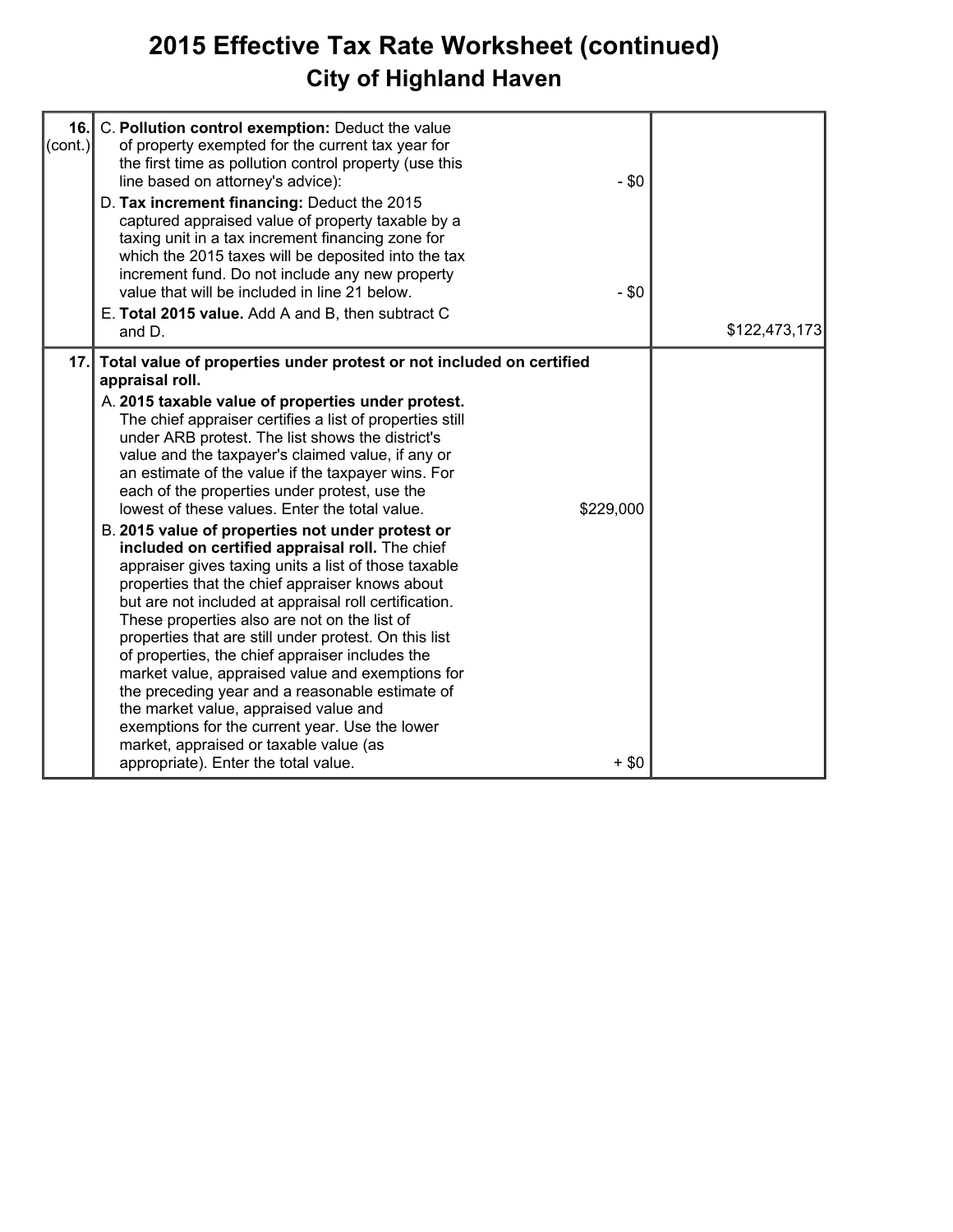### **2015 Effective Tax Rate Worksheet (continued) City of Highland Haven**

| 17.<br>(cont.) | C. Total value under protest or not certified. Add<br>A and B.                                                                                                                                                                                                                                                                                                                                                                                                                                                                                                                                                                                                                                                                                                                                                                                                                                                                               | \$229,000      |
|----------------|----------------------------------------------------------------------------------------------------------------------------------------------------------------------------------------------------------------------------------------------------------------------------------------------------------------------------------------------------------------------------------------------------------------------------------------------------------------------------------------------------------------------------------------------------------------------------------------------------------------------------------------------------------------------------------------------------------------------------------------------------------------------------------------------------------------------------------------------------------------------------------------------------------------------------------------------|----------------|
|                | 18. 2015 tax cellings. Counties, cities and junior colleges enter 2015 total taxable<br>value of homesteads with tax ceilings. These include the homesteads of<br>homeowners age 65 or older or disabled. Other units enter "0." If your taxing<br>units adopted the tax ceiling provision in 2014 or prior year for homeowners<br>age 65 or older or disabled, use this step.                                                                                                                                                                                                                                                                                                                                                                                                                                                                                                                                                               | \$0            |
|                | 19. 2015 total taxable value. Add lines 16E and 17C. Subtract line 18.                                                                                                                                                                                                                                                                                                                                                                                                                                                                                                                                                                                                                                                                                                                                                                                                                                                                       | \$122,702,173  |
|                | 20. Total 2015 taxable value of properties in territory annexed after January 1,<br>2008. Include both real and personal property. Enter the 2015 value of property<br>in territory annexed.                                                                                                                                                                                                                                                                                                                                                                                                                                                                                                                                                                                                                                                                                                                                                 | \$0            |
|                | 21. Total 2015 taxable value of new improvements and new personal property<br>located in new improvements. "New" means the item was not on the<br>appraisal roll in 2014. An improvement is a building, structure, fixture or fence<br>erected on or affixed to land. A transportable structure erected on its owner's<br>land is also included unless it is held for sale or is there only temporarily. New<br>additions to existing improvements may be included if the appraised value can<br>be determined. New personal property in a new improvement must have been<br>brought into the unit after January 1, 2014 and be located in a new<br>improvement. New improvements do include property on which a tax<br>abatement agreement has expired for 2015. New improvements do not include<br>mineral interests produced for the first time, omitted property that is back<br>assessed and increased appraisals on existing property. | \$1,223,113    |
|                | 22. Total adjustments to the 2015 taxable value. Add lines 20 and 21.                                                                                                                                                                                                                                                                                                                                                                                                                                                                                                                                                                                                                                                                                                                                                                                                                                                                        | \$1,223,113    |
|                | 23. 2015 adjusted taxable value. Subtract line 22 from line 19.                                                                                                                                                                                                                                                                                                                                                                                                                                                                                                                                                                                                                                                                                                                                                                                                                                                                              | \$121,479,060  |
|                | 24. 2015 effective tax rate. Divide line 15 by line 23 and multiply by \$100.                                                                                                                                                                                                                                                                                                                                                                                                                                                                                                                                                                                                                                                                                                                                                                                                                                                                | \$0.1059/\$100 |
|                | 25. COUNTIES ONLY. Add together the effective tax rates for each type of tax the<br>county levies. The total is the 2015 county effective tax rate.                                                                                                                                                                                                                                                                                                                                                                                                                                                                                                                                                                                                                                                                                                                                                                                          | $$$ /\$100     |

A county, city or hospital district that adopted the additional sales tax in November 2014 or in May 2015 must adjust its effective tax rate. *The Additional Sales Tax Rate Worksheet* on page 39 sets out this adjustment. Do not forget to complete the *Additional Sales Tax Rate Worksheet* if the taxing unit adopted the additional sales tax on these dates.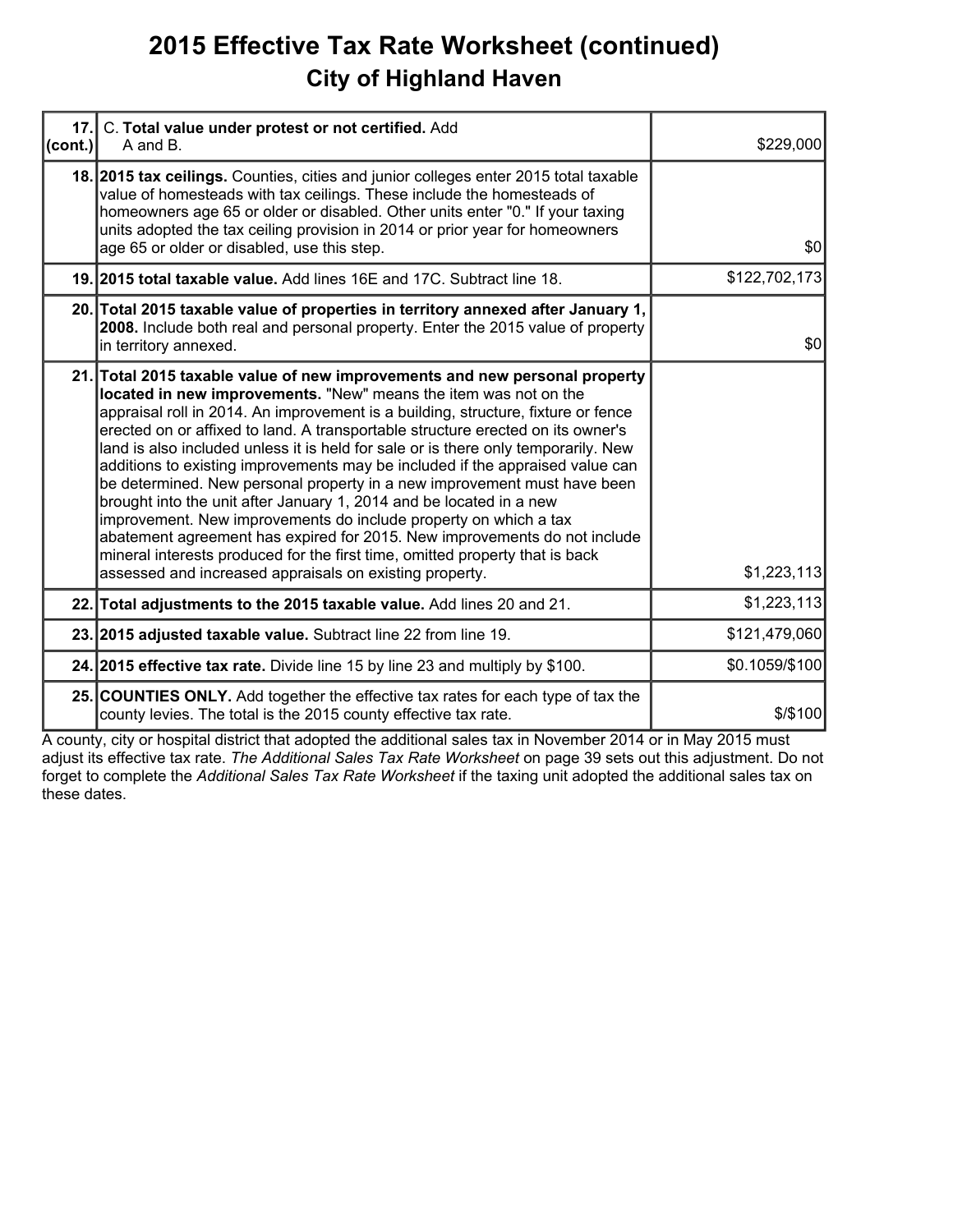# **2015 Rollback Tax Rate Worksheet**

### **City of Highland Haven**

See pages 17 to 21 for an explanation of the rollback tax rate.

|      | 26. 2014 maintenance and operations (M&O) tax rate.                                                                                                                                                                                                                                                                                                                                                                                                                                                                                                                                                                                                                                                                                                                                                                                                                                                                                                                                                                                                                                                                                                                                                                                                                                      |                                 | \$0.112500/\$100 |
|------|------------------------------------------------------------------------------------------------------------------------------------------------------------------------------------------------------------------------------------------------------------------------------------------------------------------------------------------------------------------------------------------------------------------------------------------------------------------------------------------------------------------------------------------------------------------------------------------------------------------------------------------------------------------------------------------------------------------------------------------------------------------------------------------------------------------------------------------------------------------------------------------------------------------------------------------------------------------------------------------------------------------------------------------------------------------------------------------------------------------------------------------------------------------------------------------------------------------------------------------------------------------------------------------|---------------------------------|------------------|
|      | 27. 2014 adjusted taxable value. Enter the amount from line 11.                                                                                                                                                                                                                                                                                                                                                                                                                                                                                                                                                                                                                                                                                                                                                                                                                                                                                                                                                                                                                                                                                                                                                                                                                          |                                 | \$114,397,186    |
| 28.1 | 2014 M&O taxes.<br>A. Multiply line 26 by line 27 and divide by \$100.<br>B. Cities, counties and hospital districts with<br>additional sales tax: Amount of additional sales<br>tax collected and spent on M&O expenses in<br>2014. Enter amount from full year's sales tax<br>revenue spent for M&O in 2014 fiscal year, if any.<br>Other units, enter "0." Counties exclude any<br>amount that was spent for economic development<br>grants from the amount of sales tax spent.<br>C. Counties: Enter the amount for the state criminal<br>justice mandate. If second or later year, the<br>amount is for increased cost above last year's<br>amount. Other units, enter "0."<br>D. Transferring function: If discontinuing all of a<br>department, function or activity and transferring it<br>to another unit by written contract, enter the<br>amount spent by the unit discontinuing the<br>function in the 12 months preceding the month of<br>this calculation. If the unit did not operate this<br>function for this 12-month period, use the amount<br>spent in the last full fiscal year in which the unit<br>operated the function. The unit discontinuing the<br>function will subtract this amount in H below. The<br>unit receiving the function will add this amount in | \$128,696<br>$+$ \$0<br>$+$ \$0 |                  |
|      | H below. Other units, enter "0."                                                                                                                                                                                                                                                                                                                                                                                                                                                                                                                                                                                                                                                                                                                                                                                                                                                                                                                                                                                                                                                                                                                                                                                                                                                         | $+/-$ \$0                       |                  |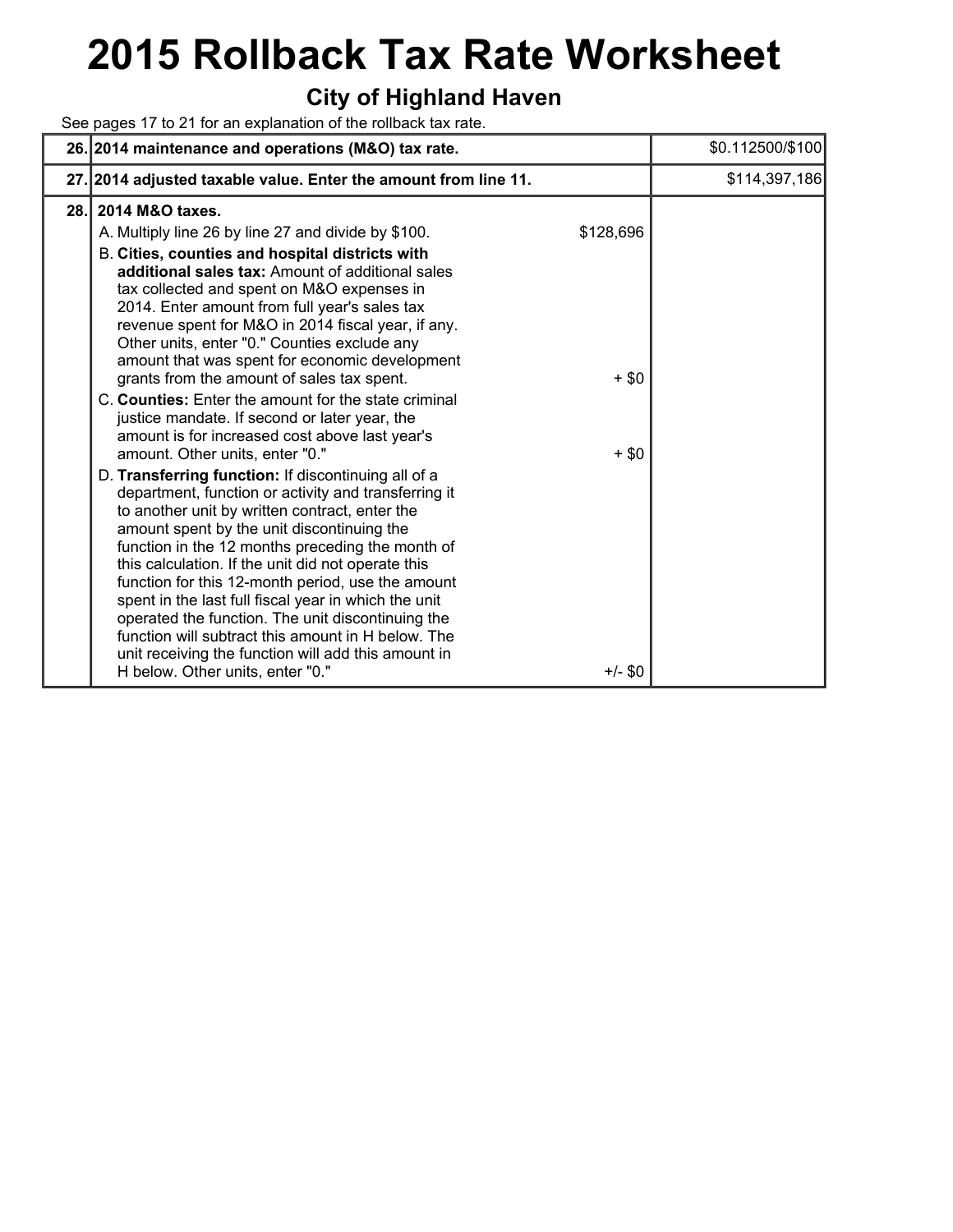## **2015 Rollback Tax Rate Worksheet (continued) City of Highland Haven**

| 28.<br>(cont.) | E. Taxes refunded for years preceding tax year<br>2014: Enter the amount of M&O taxes refunded                                                                                                                                                    |         |                |
|----------------|---------------------------------------------------------------------------------------------------------------------------------------------------------------------------------------------------------------------------------------------------|---------|----------------|
|                | during the last budget year for tax years<br>preceding tax year 2014. Types of refunds<br>include court decisions, Section 25.25(b) and (c)                                                                                                       |         |                |
|                | corrections and Section 31.11 payment errors. Do<br>not include refunds for tax year 2014. This line<br>applies only to tax years preceding tax year 2014.                                                                                        | $+$ \$0 |                |
|                | F. Enhanced indigent health care expenditures:<br>Enter the increased amount for the current year's<br>enhanced indigent health care expenditures<br>above the preceding tax year's enhanced indigent<br>health care expenditures, less any state |         |                |
|                | assistance.                                                                                                                                                                                                                                       | $+$ \$0 |                |
|                | G. Taxes in tax increment financing (TIF): Enter<br>the amount of taxes paid into the tax increment<br>fund for a reinvestment zone as agreed by the<br>taxing unit. If the unit has no 2015 captured                                             |         |                |
|                | appraised value in Line 16D, enter "0."<br>H. Adjusted M&O Taxes. Add A, B, C, E and F. For                                                                                                                                                       | $- $0$  |                |
|                | unit with D, subtract if discontinuing function and<br>add if receiving function. Subtract G.                                                                                                                                                     |         | \$128,696      |
|                | 29. 2015 adjusted taxable value.<br>Enter line 23 from the Effective Tax Rate Worksheet.                                                                                                                                                          |         | \$121,479,060  |
|                | 30. 2015 effective maintenance and operations rate.<br>Divide line 28H by line 29 and multiply by \$100.                                                                                                                                          |         | \$0.1059/\$100 |
|                | 31. 2015 rollback maintenance and operation rate.                                                                                                                                                                                                 |         |                |
|                | Multiply line 30 by 1.08. (See lines 49 to 52 for additional rate for pollution<br>control expenses.                                                                                                                                              |         | \$0.1143/\$100 |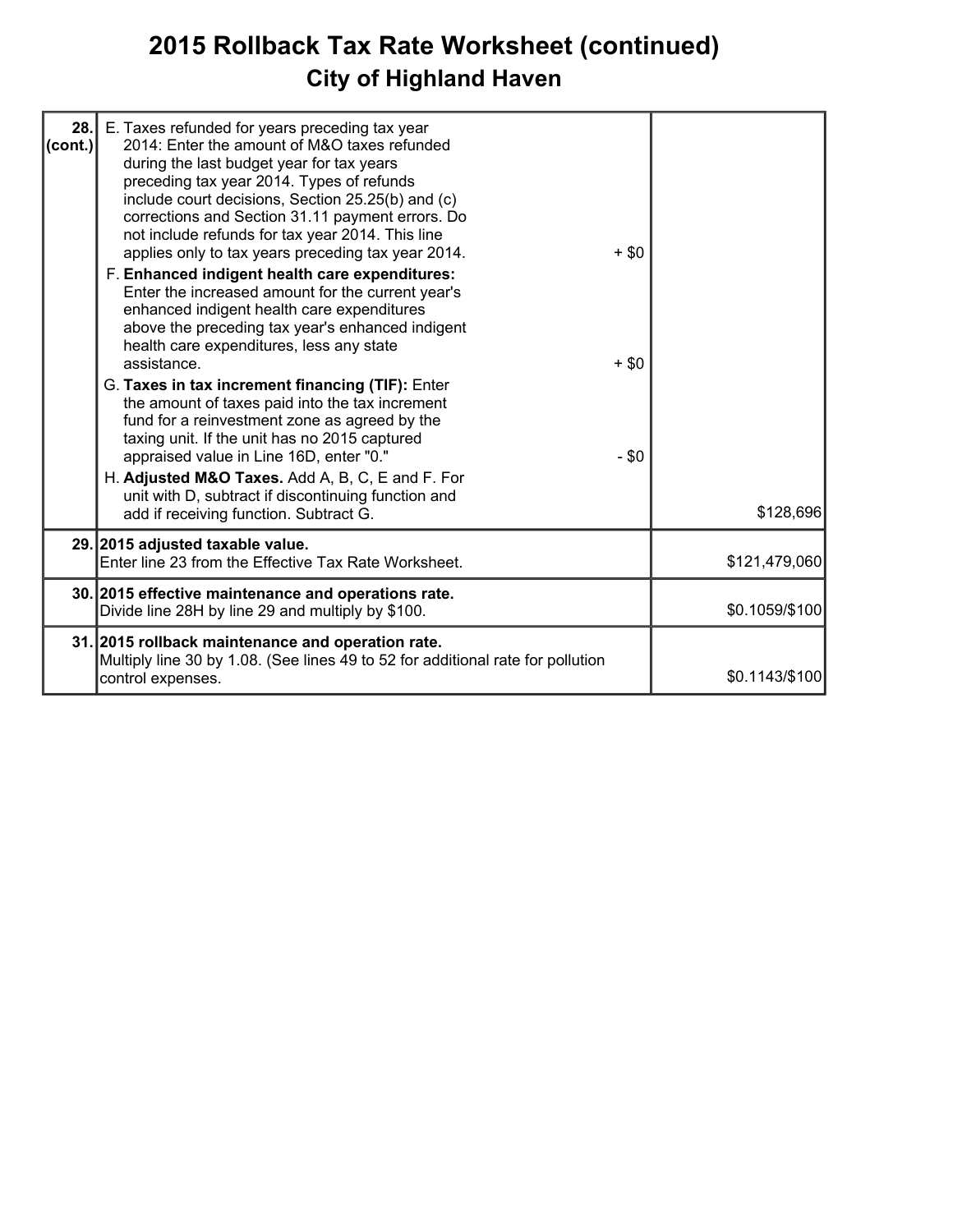### **2015 Rollback Tax Rate Worksheet (continued) City of Highland Haven**

| 32. | Total 2015 debt to be paid with property taxes and additional sales tax<br>revenue.<br>"Debt" means the interest and principal that will be paid on debts that:<br>(1) are paid by property taxes,<br>(2) are secured by property taxes,<br>(3) are scheduled for payment over a period longer than one year and<br>(4) are not classified in the unit's budget as M&O expenses.<br>A: Debt also includes contractual payments to other<br>taxing units that have incurred debts on behalf of this<br>taxing unit, if those debts meet the four conditions<br>above. Include only amounts that will be paid from<br>property tax revenue. Do not include appraisal<br>district budget payments. List the debt in Schedule B:<br>Debt Service.<br>\$0<br>B: Subtract unencumbered fund amount used to<br>reduce total debt.<br>-\$0<br>$-\$0$<br>C: Subtract amount paid from other resources.<br>D: Adjusted debt. Subtract B and C from A. | \$0            |
|-----|---------------------------------------------------------------------------------------------------------------------------------------------------------------------------------------------------------------------------------------------------------------------------------------------------------------------------------------------------------------------------------------------------------------------------------------------------------------------------------------------------------------------------------------------------------------------------------------------------------------------------------------------------------------------------------------------------------------------------------------------------------------------------------------------------------------------------------------------------------------------------------------------------------------------------------------------|----------------|
|     | 33. Certified 2014 excess debt collections. Enter the amount certified by the<br>collector.                                                                                                                                                                                                                                                                                                                                                                                                                                                                                                                                                                                                                                                                                                                                                                                                                                                 | \$0            |
|     | 34. Adjusted 2015 debt. Subtract line 33 from line 32.                                                                                                                                                                                                                                                                                                                                                                                                                                                                                                                                                                                                                                                                                                                                                                                                                                                                                      | \$0            |
|     | 35. Certified 2015 anticipated collection rate. Enter the rate certified by the<br>collector. If the rate is 100 percent or greater, enter 100 percent.                                                                                                                                                                                                                                                                                                                                                                                                                                                                                                                                                                                                                                                                                                                                                                                     | 100.000000%    |
|     | 36. 2015 debt adjusted for collections. Divide line 34 by line 35.                                                                                                                                                                                                                                                                                                                                                                                                                                                                                                                                                                                                                                                                                                                                                                                                                                                                          | \$0            |
|     | 37. 2015 total taxable value. Enter the amount on line 19.                                                                                                                                                                                                                                                                                                                                                                                                                                                                                                                                                                                                                                                                                                                                                                                                                                                                                  | \$122,702,173  |
|     | 38. 2015 debt tax rate. Divide line 36 by line 37 and multiply by \$100.                                                                                                                                                                                                                                                                                                                                                                                                                                                                                                                                                                                                                                                                                                                                                                                                                                                                    | \$0.0000/\$100 |
|     | 39. 2015 rollback tax rate. Add lines 31 and 38.                                                                                                                                                                                                                                                                                                                                                                                                                                                                                                                                                                                                                                                                                                                                                                                                                                                                                            | \$0.1143/\$100 |
|     | 40. COUNTIES ONLY. Add together the rollback tax rates for each type of tax the<br>county levies. The total is the 2015 county rollback tax rate.                                                                                                                                                                                                                                                                                                                                                                                                                                                                                                                                                                                                                                                                                                                                                                                           | \$/\$100       |
|     |                                                                                                                                                                                                                                                                                                                                                                                                                                                                                                                                                                                                                                                                                                                                                                                                                                                                                                                                             |                |

A taxing unit that adopted the additional sales tax must complete the lines for the *Additional Sales Tax Rate*. A taxing unit seeking additional rollback protection for pollution control expenses completes the *Additional Rollback Protection for Pollution Control*.